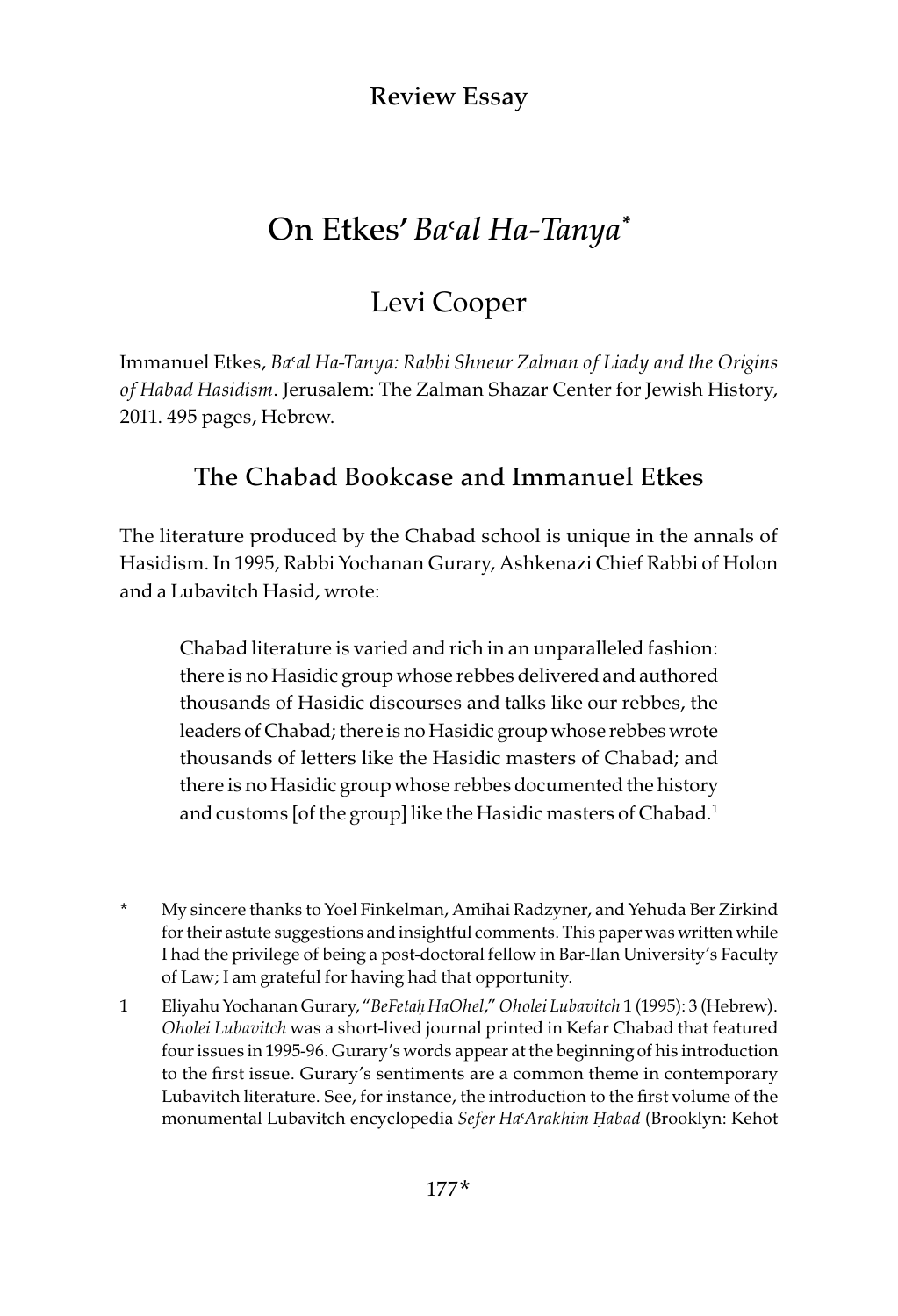### Levi Cooper 178\*

The Chabad bookcase does indeed contain a plethora of writings that cover a range of topics and genres, including Hasidic thought, Jewish law and custom, memoirs, history or hagiography,2 letters,3 Kabbalah, Bible interpretation, works of an encyclopedic nature,<sup>4</sup> journals dedicated to research,<sup>5</sup> and souvenir booklets containing heretofore unpublished correspondence that are printed privately on the occasion of weddings and other celebrations.6 This library is accompanied by a virtual bookcase of news sites and blogs of varying quality, and access to much of the aforementioned literature via the internet.<sup>7</sup> The many

Publication Society, 1971), v; see also Iggerot Qodesh … Admor Menachem Mendel Schneerson MiLubavitch (Brooklyn: Kehot Publication Society, 2006), XXVII:133.

- 2 Ada Rapoport-Albert, "Hagiography with Footnotes: Edifying Tales and the Writing of History in Hasidism," in Essays in Jewish Historiography, ed. Ada Rapoport-Albert (Middletown, CT: Wesleyan University Press, 1988), 119-59; Zeev Gries, The Book in Early Hasidism (Tel Aviv: Hakibbutz Hameuchad, 1992), 35-38 (Hebrew).
- 3 On the importance of letters, particularly with regard to the historiography of Rabbi Shneur Zalman, see Etkes, Ba'al Ha-Tanya, 17-18. Isaiah Tishbi and Joseph Dan recognized letters as a unique literary genre of the Hasidim (alongside sermons and tales); see their entry on Hasidism in Encyclopaedia Hebraica (Jerusalem and Tel-Aviv: Encyclopaedia Publishing Company Ltd, 1949-1995), XVII:816-20 (Hebrew).
- 4 Such as the aforementioned Sefer Ha>Arakhim *Ḥ*abad (above, note 1) of the projected forty volumes, seven volumes have been published (another volume has been prepared though not published).
- 5 Lubavitch journals are too numerous to list here; just by way of example, the National Library of Israel has over forty (!) journals bearing the title He'arot HaTemimim VaAnash, published by Lubavitch institutions all over the world. In total, the number of Lubavitch journals may run into the hundreds. Some of the more important journals include Oholei Lubavitch (above, note 1), Kerem *Ḥ*abad (below, note 18), Bitaon Chabad (below, note 29), Pardes Chabad (below, note 27), the two Yagdil Torah journals, He'arot U-Vi'urim, and Oholei Shem. Other journals not under official Lubavitch auspices, but connected to Lubavitch Hasidim should also be mentioned, such as Heichal Habesht and Ohr Yisroel, both published in Monsey. As could be expected, the publications are of varying quality. For an overview of Lubavitch periodicals, see Yehoshua Mondshein, "Mei'HaA*ḥ*' ad 'Kefar *Ḥ*abad'," available at www.shturem.net/index.php?section=blog\_new&article\_id=93&lang=hebrew.
- 6 These publications are called teshura (pl. teshurot), meaning "gift(s)."
- 7 For example: http://chabadlibrary.org, www.otzar770.com, http://sichoskodesh.com, www.lahak.org (also accessible via http://livingwiththerebbe.com), www.770live. com, www.toratchabad.com, http://haoros.com, http://chabadlibrarybooks.com (in cooperation with The Society for Preservation of Hebrew Books and their site www.hebrewbooks.org). Many of the teshurot can be accessed at www.teshura. com. The website of Lubavitch of Israel, http://chabad.org.il, also provides access to many publications. The Otzar HaHochma database, http://otzar.org, has Chabad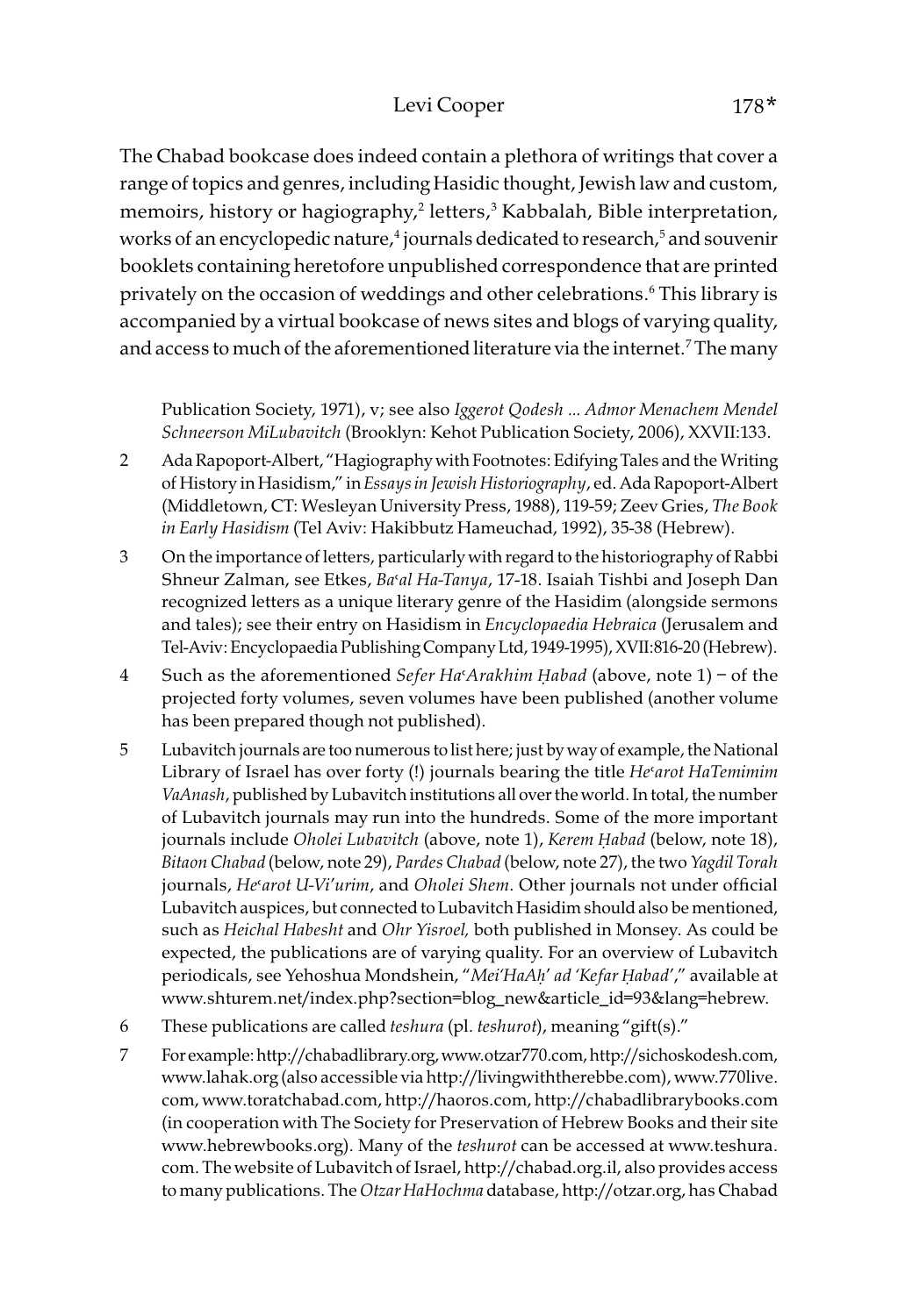accessible volumes are complemented by important documents from Russian archives that have become available in recent times.<sup>8</sup>

Despite this wealth, the most recent addition to scholarship on Chabad – Professor Immanuel Etkes' biography of Rabbi Shneur Zalman of Liady (ca. 1745-1812), Ba'al Ha-Tanya: Rabbi Shneur Zalman of Liady and the Origins of Habad Hasidism  $-$  is still a valuable contribution. Ba'al Ha-Tanya received favorable reviews from Etkes' student and colleague Professor David Assaf and from others.9 In October 2012, The Zalman Shazar Center for Jewish

literature as a designated collection and that library can be purchased separately. A number of sites offer content in English: www.chabad.org (which includes a blog entitled "Hasidiology" and many audio recordings), www.sichosinenglish. org, http://jewishcontent.org, www.chassidus.com), and the Living with Moshiach site, www.moshiach.net (which offers content in English, French, Hebrew, Russian and Yiddish, including [but not limited to] a number of Messiah-related publications). Lubavitch even has its own Hebrew Wikipedia portal, www. chabad.info/chabadpedia. Such widespread internet access is unparalleled in the contemporary Hasidic world. Other Hasidic courts that can boast accessibility to primary texts – albeit not to the same extent – include Breslev (http://breslev.eip. co.il) and Munkatch (www.munkatcherseforim.org).

- 8 Lubavitch writers have already taken advantage of this access, publishing archival material and producing works that rely on these documents.
- 9 David Assaf, "Me*Ḥ*eder Afel Le*Ḥ*eder Mu'ar," Haaretz, December 16, 2011 (www. haaretz.co.il/literature/newbooks/1.1593113); idem, "A Deeper Look at the Life of Chabad's Founding Father," Haaretz: English Edition, March 5, 2012 (www. haaretz.com/print-edition/2.234/a-deeper-look-at-the-life-of-chabad-s-foundingfather-1.416611) = idem, "The Tests of the Rebbe," Haaretz: English Edition, March 2012, Books section, pp. 12-13 (accessible at www.tau.ac.il/~dassaf/popular/ assaf\_on\_etkes.pdf, a reproduction of the print edition). Assaf's Hebrew review was immediately posted – without Assaf's name but with a credit to the Haaretz newspaper – at the Haredi portal, Be*Ḥ*adrei *Ḥ*aredim (www.bhol.co.il/forums/topic. asp?topic\_id=2931453&forum\_id=771). The title of Assaf's Hebrew review echoes Dubnow's words: "When we cross from the 'writings' of the first Hasidic masters to the book Tanya, a special emotion is stirred in us, as if we have crossed from a dark room to a room slightly illuminated (me*ḥ*eder afel le*ḥ*eder mu'ar bemiqtzat)" (Simon Dubnow, Toledot Ha*Ḥ*asidut [Tel Aviv: Dvir, 1930-1932], 232 [Hebrew]). For other reviews, see Gadi Eidelheit, "Baal HaTanya – Immanuel Etkes," January 28, 2012, www.xn----2hcm6cgyhbh.com/2012/01/baal-hatanya.html (Hebrew); Roi Horan, "Lama Lo Ba*ḥ*ar HaRebbi BeNapoleon?" Makor Rishon, March 30, 2012 (accessible at http://tinyurl.com/bt9cpet); EliRubin, "Making Chasidism Accessible: How Rabbi Shneur Zalman of Liadi Successfully Preserved and Perpetuated the Teachings of the Baal Shem Tov," Hasidiology, September 4, 2012, www.chabad.org/blogs/ blog\_cdo/aid/1950603/jewish/Making-Chasidism-Accessible.htm.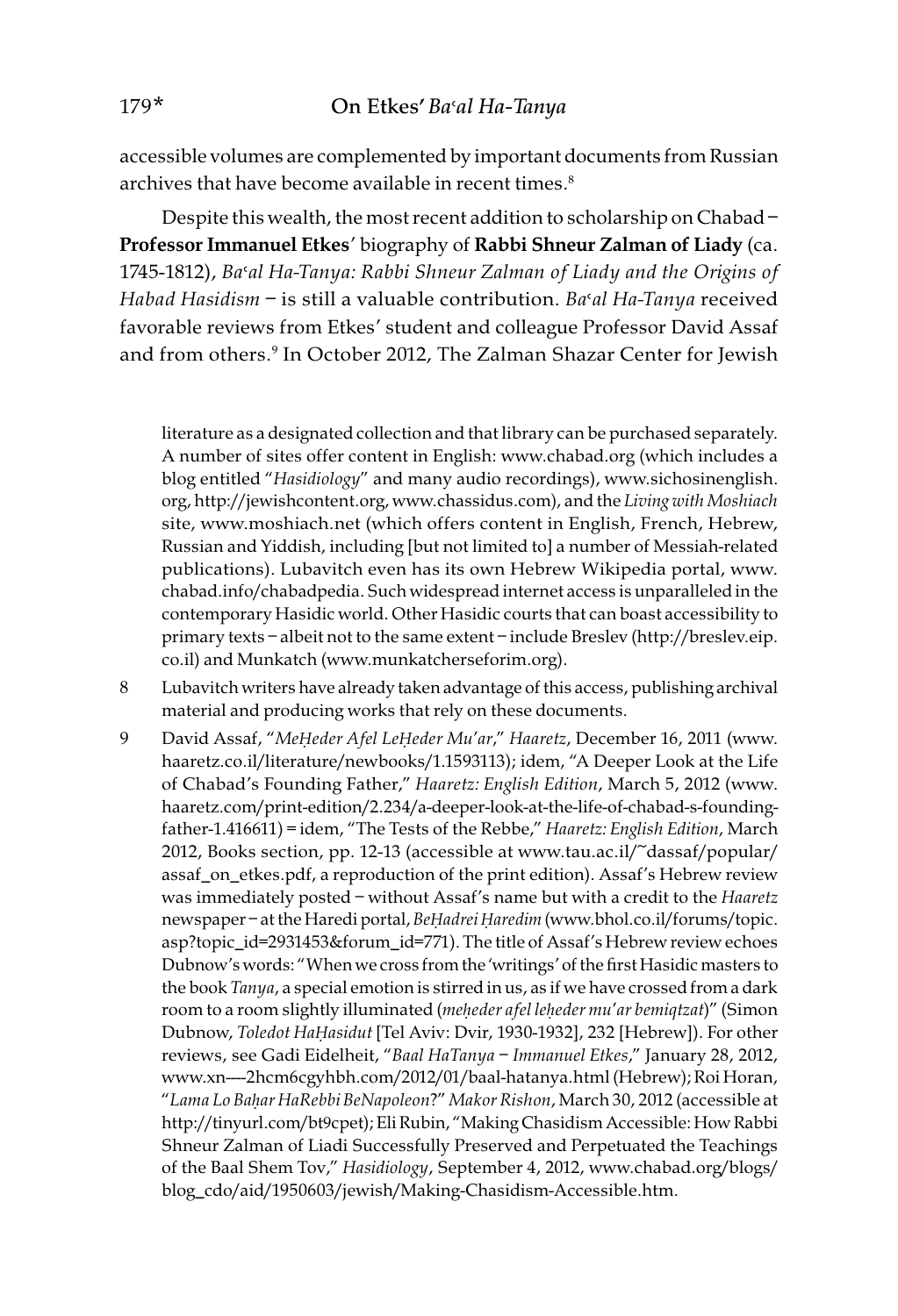History announced a second printing of the work. Etkes, it would appear, deftly managed to dance at more than one wedding, for even the contemporary Lubavitch community – so stridently vociferous when Professors Menachem Friedman and Samuel Heilman released their book on Rabbi Menachem Mendel Schneerson of Lubavitch (Ramash, 1902-1994)<sup>10</sup> – did not sound any protest. In fact, Etkes was invited to speak about his research in front of the annual gathering of Lubavitch emissaries in Israel that was held in Nir Etzion in January 2012 and his participation was proudly reported in the Lubavitch media.11 This was surprising given Ramash's reserved attitude toward academic study of Rabbi Shneur Zalman.<sup>12</sup> Moreover, Etkes' account does not always tow the Lubavitch line. $13$ 

- 10 Menachem Friedman and Samuel Heilman, The Rebbe: The Life and Afterlife of Menachem Mendel Schneerson (Princeton: Princeton University Press, 2010). The Hebrew version of the book was published jointly by Shazar Books and Dvir in 2011. The most scathing reviews were authored by Rabbi Chaim Rapoport of London. The book spawned much discussion, many reviews were penned, and a website was launched to accompany the book. The website includes documents, photographs, and reviews (though not Rapoport's essays). Rapoport's extensive responses were collated and published in Chaim Rapoport, The Afterlife of Scholarship: A Critical Review of 'The Rebbe' by Samuel Heilman and Menachem Friedman ([United States]: Oporto Press, 2011).
- 11 Sharon Goshen provided a general report of the opening day of the conference with pictures; see www.chabad.org.il/News/NewsItem.asp?ArticleID=2952& CategoryID=11 (Hebrew). See also Rubin, Making Chasidism Accessible.
- 12 See Ramash's letter from December 8, 1976, first published in a 2003 teshura, printed again in the Lubavitch weekly Hitqashrut 601 (2006): 13-14, available at www.chabad. org.il/Magazines/Article.asp?ArticleID=2687&CategoryID=808 and at http:// chabad.org.il/\_Uploads/808hit601.pdf. In 2007, a reproduction of the original letter was made available at www.shturem.net/index.php?section=artdays&id=1014. See also Yitsḥak Alfasi, Me'irim La'Arets (Kefar Chabad: Hameirim, 2009), 5-6.
- 13 Reporting in the Lubavitch Hebrew media, Yehiel Harari praised Etkes, though he noted two points where Etkes' account of historical events differed from Lubavitch tradition. Harari lauded participants for their respectful restraint when listening to Etkes (http://tinyurl.com/cxmophl [Hebrew]; see also www.shturem.net/index. php?section=news&id=54285 [Hebrew]). A careful reading of the book reveals further differences between the Lubavitch narrative and Etkes' conclusions. For instance, in Lubavitch sources, the motivation for the tension between Rabbi Avraham of Kalisk and Rabbi Shneur Zalman was a dispute over how to serve God, while Etkes suggests that less lofty matters, such as control over donations sent from White Russia to the Land of Israel, may have been key (383). Similarly, Etkes describes a fierce and protracted battle about the inheritance question that broke out after Rabbi Shneur Zalman died (chapter eleven). In general, Etkes' reading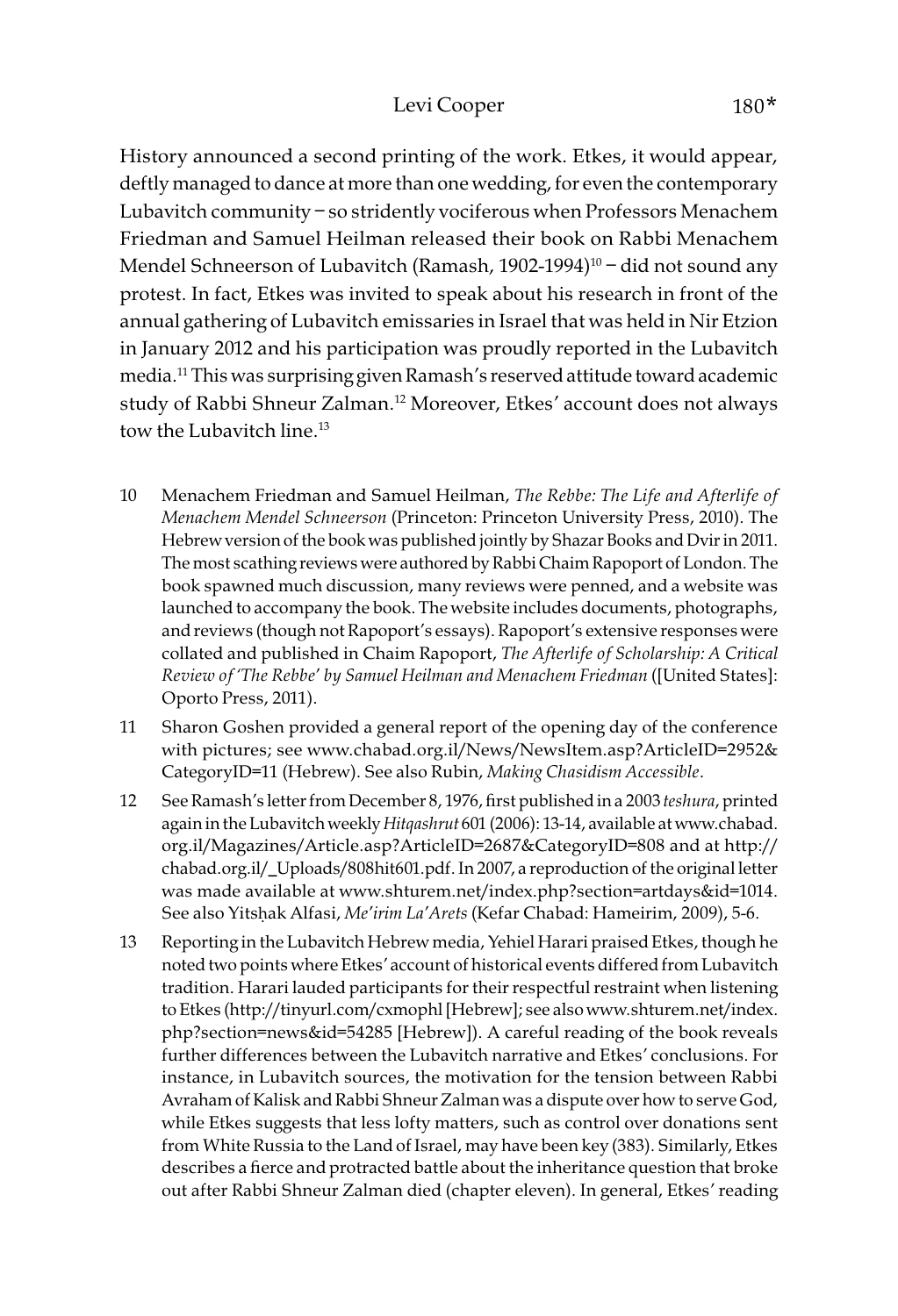## The Life and Times of Rabbi Shneur Zalman

Rabbi Shneur Zalman<sup>14</sup> was an influential Hasidic master in the formative period of Hasidism. He fashioned the Chabad school of Hasidism and was the forerunner of what is known today as Lubavitch. As Assaf noted, Etkes' book is a work in social history, rather than a biography in the classic sense of the term. The bulk of the book focuses on critical episodes in Rabbi Shneur Zalman's life and explains them in light of the surrounding social reality. Etkes does not recount Rabbi Shneur Zalman's background, birth,<sup>15</sup> or youth, choosing to begin with his ascendance to regional Hasidic leadership in White

of Rabbi Dov Ber – Rabbi Shneur Zalman's son and successor – is less kind than the picture painted in Lubavitch sources (see, for instance, pp. 420, 447, 453).

- 14 There has been discussion as to the proper way to refer to the hero of Etkes' book. Etkes chose  $Ba<sup>s</sup>al HaTanya$  (author of the Tanya) for the title of his book, and in his review, Assaf suggested that the title indicates Etkes' identification with the common view that the Tanya is Rabbi Shneur Zalman's principal legacy (see, for instance, Dubnow, Toledot Ha*Ḥ*asidut, 232). Throughout the book Etkes used "RaSHaZ," the Hebrew acronym for Rabbi Shneur Zalman. In a volume of responsa published in 1938, this title was surprisingly condemned as being disrespectful; see Avraham Yosef Igra, Sefer Toledot Abram Josef (Kraków: n.p., 1938), *ḥ*iddushei torah lehalakha, 103-105.
- 15 Regarding the year of his birth, Lubavitch historiography generally gives 1745; Fünn gave [5]506, that is, 1745-46; Heilman and Kamelhar gave [5]507, that is, 1746-47; so too Horodezky in his Yiddish volume, though in his English volume the year given is 1746; Teitelbaum gave 1747; in Ba'al Ha-Tanya, Etkes also gave 1747, while his entry in the YIVO Encyclopedia of Jews in Eastern Europe gives "ca. 1745." For the above, see S. J. Fünn, Knesset Yisrael (Warsaw: E. Baumritter, 1886- 1890), 331; Hayyim Meir Heilman, Beit Rebbi (Berdyczów: Sheftel, 1902), 1 n. 9; M. Teitelbaum, HaRav MiLady U-Mifleget Habad (Warschau: Tuschijah, 1910-1913), I:1; Sz. A. Horodecki, Der *Ḥ*asidizm Un Zayne Firer (Wilno: Tomor, 1937), 155; idem, Leaders of Hassidism, trans. Maria Horodezky-Magasanik (London: Hasefer, 1928), 57; Yekutiel Aryeh Kamelhar, Dor De'ah [part 2] (New York: Saphrograph Co., 1953), 160; Dovid Zvi Hilman (ed.), Iggerot Ba'al HaTanya (Jerusalem: Mesorah, 1953), 1-2 and note 6; Nissan Mindel, Rabbi Schneur Zalman of Liadi: A Biography (Brooklyn: Kehot Publication Society, 1969, 2002), 1; Sholom Dovber Levin, MiBeit HaGenazim (Brooklyn: Kehot Publication Society, 2009), 12-13 and note 5; Etkes, Ba'al Ha-Tanya, 11; idem, "Shneur Zalman of Liady," YIVO Encyclopedia of Jews in Eastern Europe, 27 October 2010, www.yivoencyclopedia.org/article.aspx/ Shneur\_Zalman\_of\_Liady. Yosef Yitshak Schneersohn, Di Megilla fun … yud-tes Kislev (Otwock: Vaad Lehadpasat Daḥ, 1938), 4, gave [5]504, that is, 1743-44, but in the Brooklyn 1942 edition this was corrected to [5]505.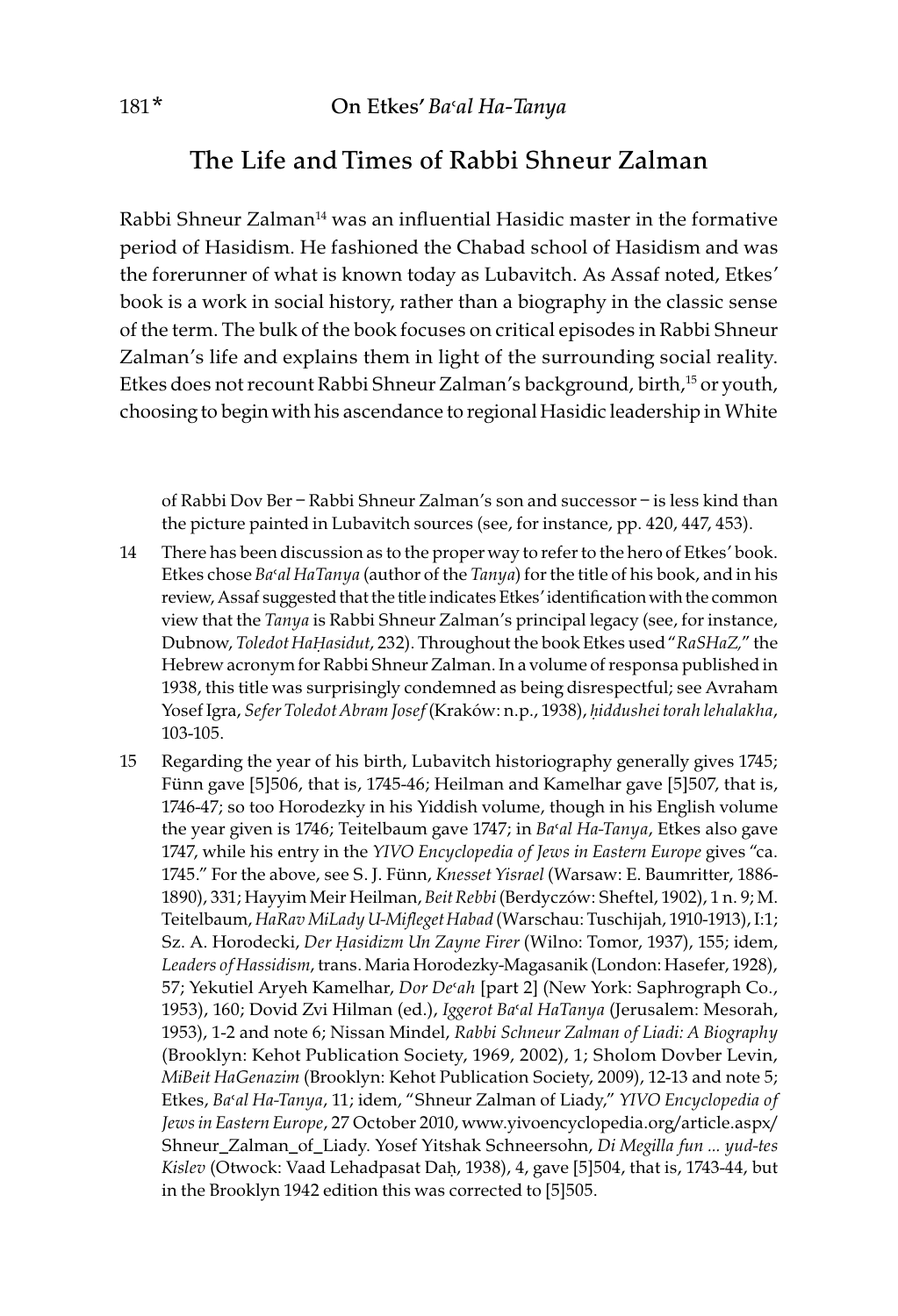Russia. Thus the first three chapters of Ba'al Ha-Tanya present Rabbi Shneur Zalman the Hasidic leader.

The account digresses for two chapters from the historical to the philosophical, as Etkes describes Rabbi Shneur Zalman's Hasidic thought as it is reflected in his seminal work Tanya. 16 Here Etkes is true to his objective: he does not seek to present the philosophy of Rabbi Shneur Zalman; rather, he reads ideational texts in light of the social reality in which they were written. Much has been written on different aspects of Rabbi Shneur Zalman's thought, and Etkes summarizes salient points of this research, never claiming to offer a major contribution to the field of Hasidic philosophy. Etkes states that the goal of these chapters is to understand the educational message that Rabbi Shneur Zalman was offering his followers (147). With these caveats, Etkes nevertheless presents the reader with a snapshot of Rabbi Shneur Zalman the Hasidic thinker.

The account continues with Rabbi Shneur Zalman's striving against the Mitnaggedim, the opponents of Hasidism; his subsequent arrests at the hands of Russian authorities; and two intra-Hasidic polemics in which Rabbi Shneur Zalman was heavily involved. In these chapters we vividly see Rabbi Shneur Zalman the communal leader.

The book concludes with a discussion of the dispute between Rabbi Shneur Zalman's son Rabbi Dov Ber of Lubavitch (1773-1827) and Rabbi Shneur Zalman's prime student Rabbi Aharon HaLevi Horowitz of Strashelye (1766-1828) as to who was the rightful heir to the Chabad legacy. This account is a fascinating chapter in the saga of leadership succession in the Hasidic movement, though it is less about Rabbi Shneur Zalman.17

Etkes' accounts of Rabbi Shneur Zalman's two prison stays are particularly valuable in that they rely on archival documents published in 1992 by Yehoshua

- 16 See Yehoshua Mondshein, Liqqutei Amarim Tanya: Editions, Translations, Commentaries, 1796-1981 (Kefar Chabad: Kehot Publication Society, 1981) (Hebrew). For an overview of the stages of publication of Tanya, see Sholom Dovber Levin, Peraqim BeToledot *Ḥ*abad (Brooklyn: n.p., 2005), 7-11; idem, Toledot *Ḥ*abad BeRusya HaTzarit (Brooklyn: Kehot Publication Society, 2010), 59-67.
- 17 Cf. Samuel Abba Horodezky, Ha*Ḥ*asidut VeHa*Ḥ*asidim (Berlin: Dwir, 1922), IV:99-100. See also David Assaf, "Manhigut VeYerushat Manhigut Be*Ḥ*asidut BeMei'a ha-19," in A*ḥ*arav: Al Manhigut U-Manhigim, ed. Ḥana Amit (Tel-Aviv: Ministry of Defence, 2000), 59-72.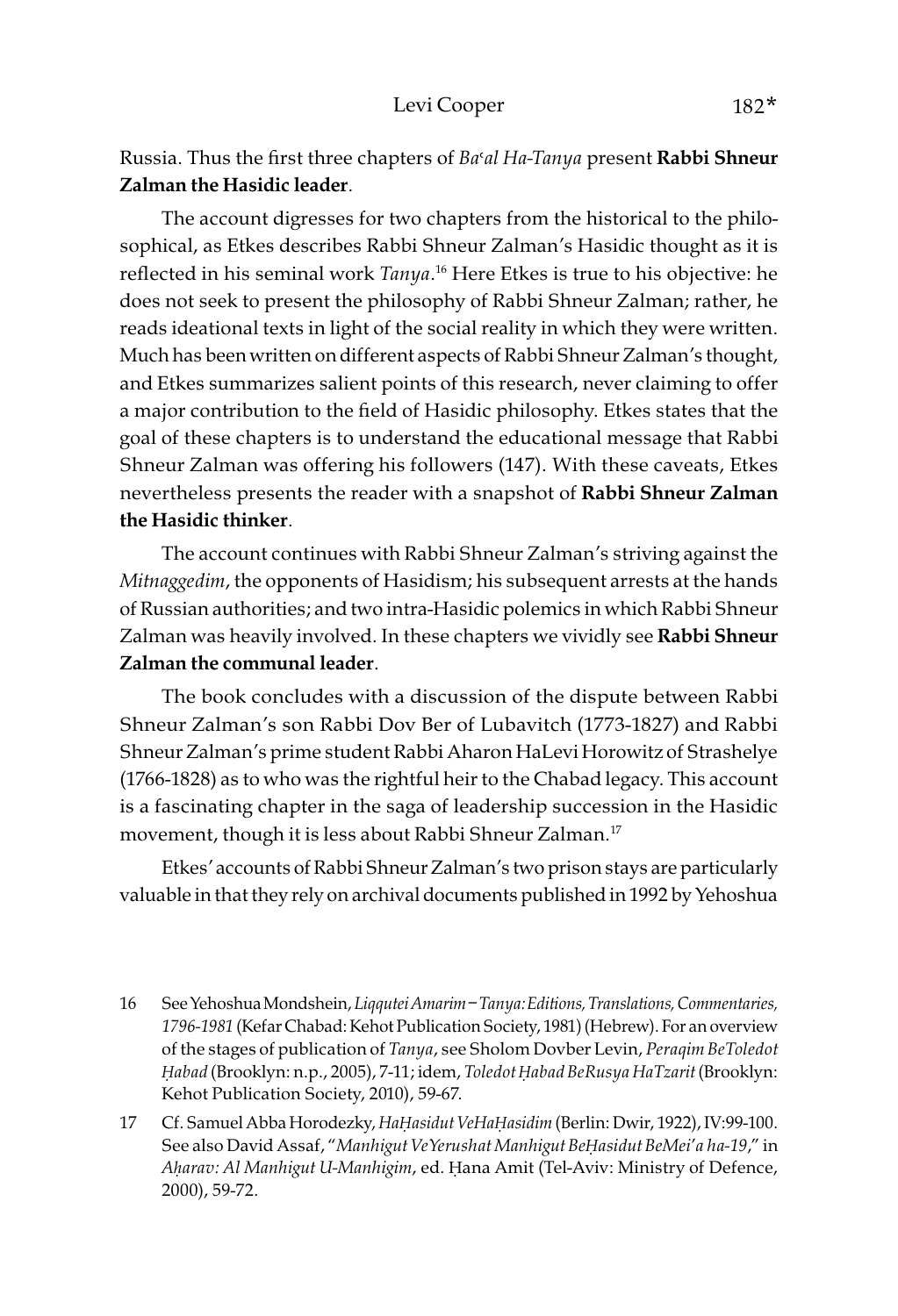Mondshein  $(19)$ <sup>18</sup> Etkes points to the development of the collective memory regarding Rabbi Shneur Zalman's incarceration (286-87, 316). In Lubavitch circles, the nineteenth and twentieth of Kislev – when Rabbi Shneur Zalman was notified about his release and when he was actually released from custody – is celebrated as the "Festival of Redemption" and termed "The New Year of Hasidism." To be sure, the nineteenth of Kislev is a day venerated by many Hasidic groups in that it is the anniversary of the death of Rabbi Dov Ber the maggid (preacher) of Mezritch (d. 1772), the most significant figure in Hasidic lore after the Besht.<sup>19</sup> This somewhat somber commemoration, however, is a far cry from the Lubavitch celebration on the same day. Etkes notes that Rabbi Shneur Zalman was arrested and questioned at length by the Russian authorities. His arrest was for relatively short periods – a month and a half in 1798 and two and half weeks in 1800 – and though the experience was undoubtedly harrowing, Rabbi Shneur Zalman was released with no charges brought against him. Etkes points out that Rabbi Shneur Zalman and his followers fashioned the narrative of the experience such that it took on miraculous proportions that exceed the documented facts.

The archival documents also show how both the Hasidim and the Mitnaggedim turned to the Russian legal apparatus in an attempt to gain the advantage. Observers of contemporary intra-Hasidic legal battles will note that recourse to the secular legal system – while problematic from the perspective of Jewish law - is not a new feature of Hasidism.<sup>20</sup> Other aspects of Etkes'

- 18 See Mondshein's Hebrew two-volume Kerem *Ḥ*abad 4 (1992). For a short appraisal of this work in English, see David Assaf, "The Rebbe Was Framed," The Jerusalem Report, December 17, 1992, pp. 46-47, accessible at www.tau.ac.il/~dassaf/popular/ the\_rebbe\_was\_framed.pdf. See also Mondshein's recent work, HaMa'asar HaRishon (Jerusalem: Knizhniki, 2012).
- 19 From the Lubavitch perspective, Rabbi Shneur Zalman's release from prison is a cause for celebration for all Hasidim; see, for instance, the words of Rabbi Shaul Ber Zislin (1881-1964) from a talk he gave in Tel Aviv in 1939: Bi'ur Parashat Gedulat HeHag Yud Tet Kislev (Kefar Chabad: Yad HaḤamisha, 1963), 7-10. See also the assessment of Lubavitch self-perception in Horodezky, Ha*Ḥ*asidut VeHa*Ḥ*asidim, IV:97.
- 20 See, for example, the case of the ownership of the library of Rabbi Yosef Yitzchok Schneersohn of Lubavitch (1880-1950), which was heard in 1987 in the US District Court for the Eastern District of New York and affirmed in the US Court of Appeals (Agudas Chasidei Chabad of United States v. Gourary, 650 F. Supp. 1463 [E.D.N.Y. 1987], aff'd 833 F.2d 431 [2dCir. 1987]); court cases in the Israeli courts surrounding the ownership of historic documents associated with the Munkatch dynasty; the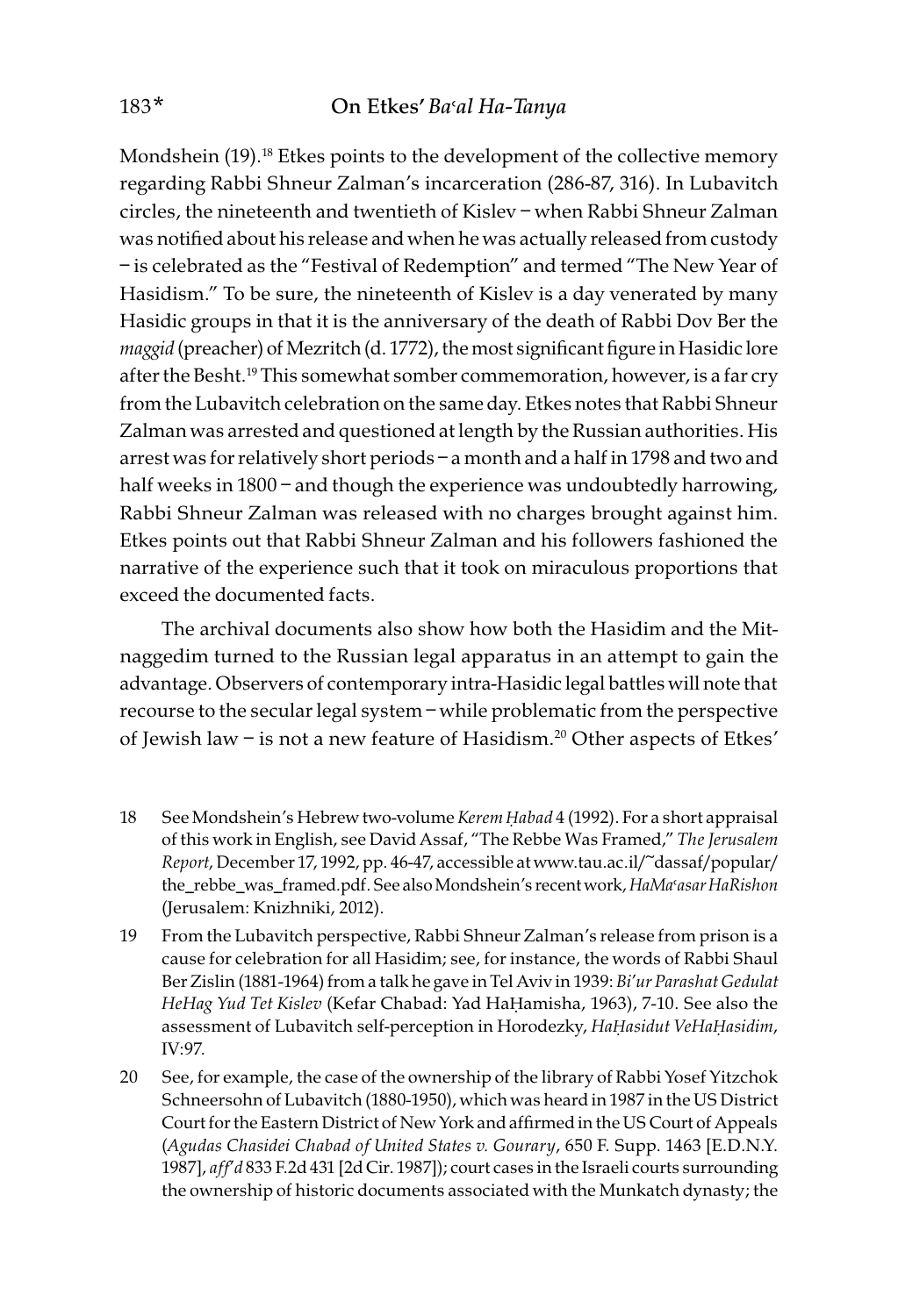account also gently prod the reader who is familiar with the contemporary Lubavitch community to consider current issues. $21$ 

## Lacunae in Shneur Zalman Scholarship

Despite the accolades Etkes rightly received, students of law are bound to wonder about another facet of Rabbi Shneur Zalman's life. In addition to Rabbi Shneur Zalman's leadership and legacy in the field of Hasidic thought, he also made significant contributions in the field of Jewish law. Rabbi Shneur Zalman authored a monumental code of law, other legal treatises, and responsa. His work borrowed the title of the famous code of Jewish law, Shul*ḥ*an Arukh, written by Rabbi Yosef Karo (1488-1575). To differentiate between the two works, Rabbi Shneur Zalman's code is widely known as Shul*ḥ*an Arukh HaRav.

Etkes does not explore Rabbi Shneur Zalman's legal activity.<sup>22</sup> This is not to say that Etkes sought to fill the gap and did not succeed; by his own admission, Etkes did not propose to cover all aspects of Rabbi Shneur Zalman's life and he

cases of Bobov and of Satmar which are currently being heard in the American courts; and the Tsanz case currently being heard in the Tel-Aviv district court. The notable exception to this trend is the Karlin case, which was arbitrated by a religious court. Some of these cases are not only about financial interests, but also about ownership of the "brand." See also David Assaf, Beguiled by Knowledge: An Anatomy of a Hasidic Controversy (Haifa: University of Haifa Press, 2012), 191, 204 (Hebrew).

21 For instance: (1) Etkes' conclusion that direct, personal, and deep interaction between Hasid and Hasidic master is a sine qua non for Hasidism. Connection via long-distance correspondence does not suffice for effective Hasidic leadership (41), nor does limited, impersonal connection (79, 80). Moreover, there is no substitute for directly hearing the words of a Hasidic master; reading books is an inadequate substitute (145).

(2) The accusation leveled against Rabbi Shneur Zalman during his second incarceration that Hasidim identify their leaders as deities (301-302).

(3) The sense of a uniqueness and even elitism felt by Rabbi Shneur Zalman's followers, in the wake of their master's imprisonment and his dispute with Rabbi Avraham of Kalisk (286, 316, 369, 380, 461).

Ramash is generally not cited in Etkes' work, except for one instance (55).

22 In his Hasidiology blog, Rubin lauded Etkes' work, though he was more critical about what Etkes did not cover: "The definitive biography of a man who was not only a chasidic leader, but also a renowned Talmudic scholar, liturgist, philosopher, halachic authority and kabbalist, remains to be written" (Rubin, Making Chasidism Accessible).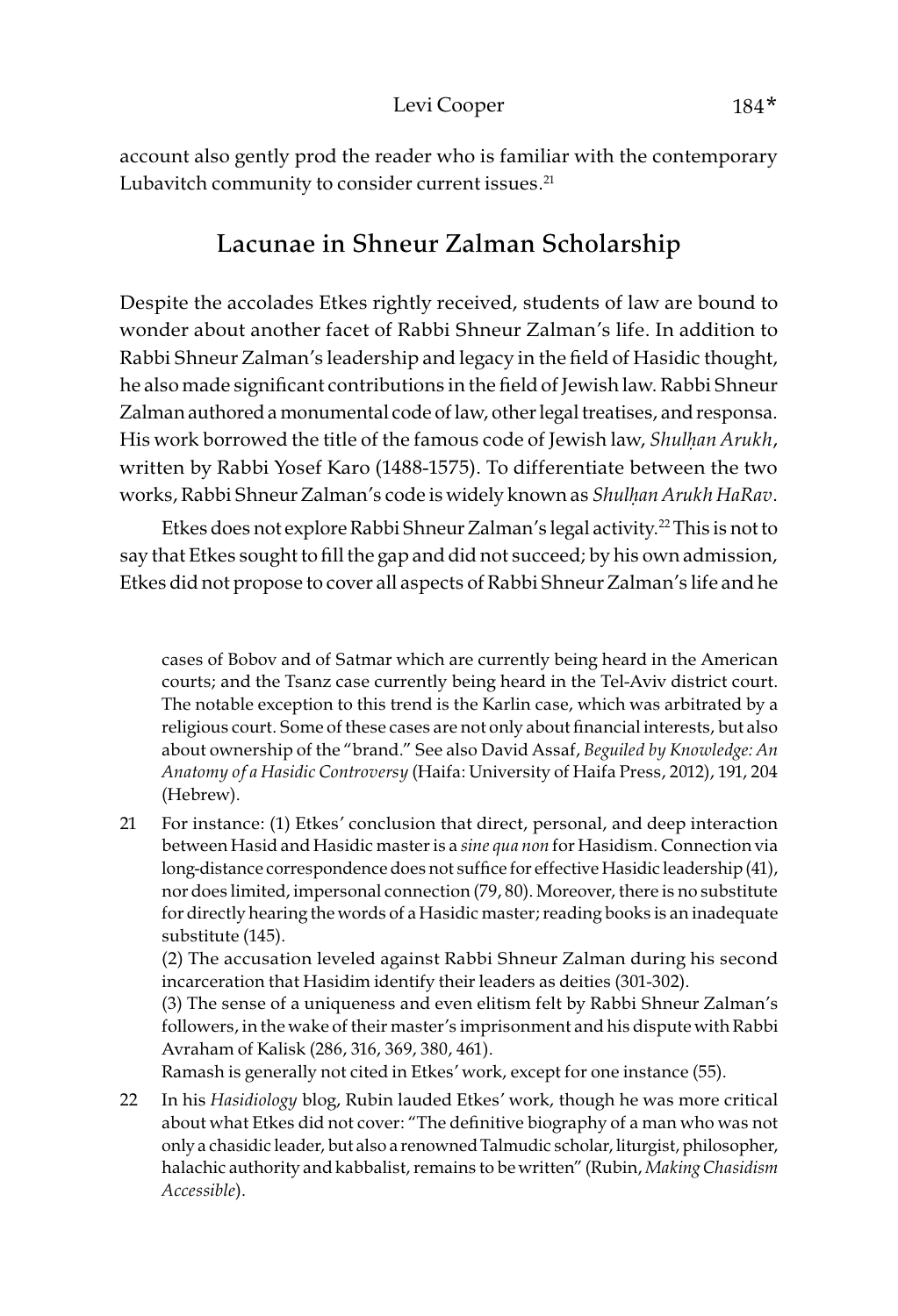forthrightly declared that Rabbi Shneur Zalman's legal writings were beyond the scope of his discussion (20-21).<sup>23</sup> Moreover, Etkes followed a path that had been forged before him: the great historian Simon Dubnow (1860-1941) lauded Rabbi Shneur Zalman for the organization of his philosophical ideas, but made no mention of his legal acumen.<sup>24</sup>

Nonetheless, there are times in Etkes' historical account when readers may ponder whether Rabbi Shneur Zalman's legal expertise or predilection may have played a role in events. Etkes raises this possibility in the context of the 1787 Mohilev proclamation (230-31). The Mohilev community leadership invited Rabbi Shneur Zalman to a meeting to discuss the conduct of a ritual slaughterer who identified as a Hasid and had acted contrary to Jewish law. Etkes suggests that the invitation to Rabbi Shneur Zalman was due to his reputation as a juridical authority and driven by the hope that a Hasidic leader of stature would censure the Hasidic ritual slaughterer. A number of other examples follow:

(1) When describing how Rabbi Shneur Zalman rose to be the leader of White Russian Hasidism, Etkes lists a number of qualities - "scholarship, direct connection to the school of the Maggid of Mezritch, talent in spiritual leadership, organizational ability and fidelity to the leaders in the Land of Israel" (30). It would appear logical to also consider the legal angle, given that by that stage Rabbi Shneur Zalman had already authored at least part of his code.<sup>25</sup>

- 23 In his entry in the YIVO Encyclopedia of Jews in Eastern Europe, Etkes wrote: "Shneur Zalman left behind other works that were printed posthumously, including Shulhan 'arukh ha-rav, a revised and abbreviated version of that halakhic code, which he had prepared at the request of the Magid of Mezritsh."
- 24 Dubnow, Toledot Ha*Ḥ*asidut, 232-41. A further indication of this trend is the way Assaf explained Rabbi Shneur Zalman's name when writing his review (above, note 9): "Rabbi Shneur Zalman Ben Baruch (the name Schneerson was given to his descendants only after his death), also known as the Rashaz (based on the Hebrew acronym of his name), the Alter Rebbe (the Old Rebbe) or Baal Hatanya, after the movement's foundational text, which he wrote." Assaf did not, however, mention that he is also referred to in terms of his code - Shulhan Arukh HaRav or Ba>al HaTanya VeHaShul*ḥ*an Arukh (author of the Tanya and the Code of Jewish Law); or in terms of his rabbinic leadership – HaRav MiLiady (the rabbi of Liady), HaMaggid MiLiozna (the preacher of Liozna), or simply HaRav (the rabbi).
- 25 According to the introduction written by Rabbi Shneur Zalman's sons, the first edition of Shul*ḥ*an Arukh HaRav, Ora*ḥ Ḥ*ayyim, was written in the early 1770s. In her entry in The Oxford Dictionary of Jewish Religion, Rachel Elior wrote: "He studied further in Mezhirech, in Volhynia, under the renowned Hasidic master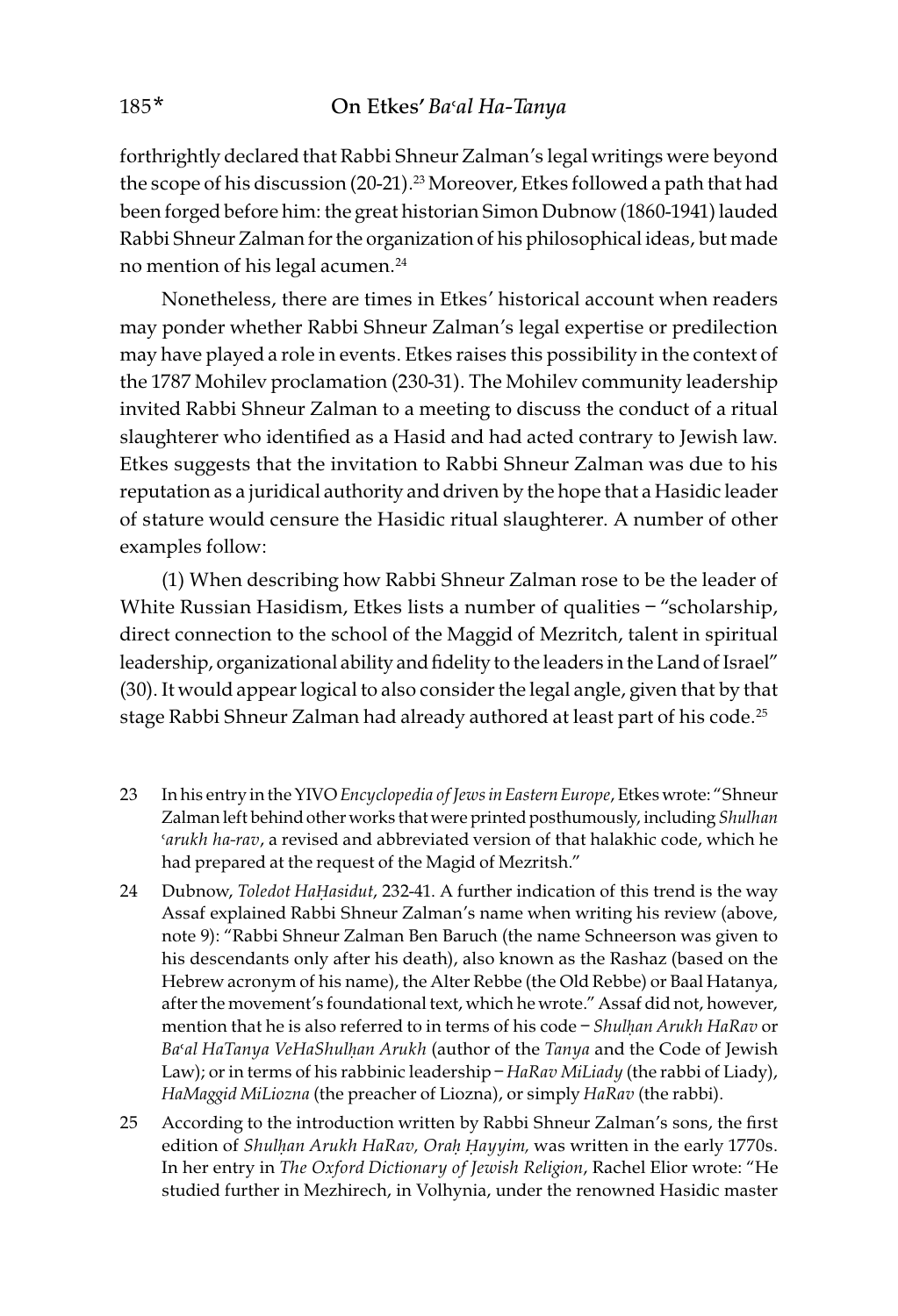### Levi Cooper 186\*

(2) Etkes concludes his overview of Tanya by stating that though Rabbi Shneur Zalman was undoubtedly interested in assisting the uneducated, his target audience "was comprised primarily of men with Torah education" (187). Etkes notes that this was during a period when the uneducated masses were drawn to Hasidism and some Hasidic masters fashioned their message to fit the intellectual level of their audience. Rabbi Shneur Zalman's choice might also be understood given his dedication to legal scholarship, an inclination not shared by all his contemporaries.

(3) Etkes notes that Rabbi Shneur Zalman repositioned the mystical experience as umbilically connected to the world of Jewish law (181-82). Thus the Lurianic idea of raising the sparks was channeled by Rabbi Shneur Zalman to the normative plane of Torah study, fulfillment of the commandments, and prayer (207). In Rabbi Shneur Zalman's description, Torah study and the fulfillment of the commandments is the only route to achieve the mystical state of *devequt*, cleaving to God (218).<sup>26</sup> As opposed to his Hasidic predecessors, Rabbi Shneur Zalman understood that the mystical ideal and the normative requirements of Jewish law are congruent (221-22). These aspects of Rabbi Shneur Zalman's Hasidic philosophy fit his persona as a committed jurist.

(4) As Etkes repeatedly points out, Rabbi Shneur Zalman's writing in response to the Mitnaggedim is replete with halakhic rulings, discussions, and considerations. Legal arguments are consistently present in Rabbi Shneur Zalman's striving against his opponents, more so than in the writings of the Mitnaggedim, who relied on the charismatic authority of Rabbi Eliyahu of Vilna (313, 459). Thus, in his response to the 1787 Shklov proclamation against the Hasidim, Rabbi Shneur Zalman analyzed the legality of evidentiary proceedings

R. Dov Ber of Mezhirech, who recognized his exceptional talents and encouraged him to compose a revised version of the Shul*ḥ*an Arukh. Shneur completed this prodigious task at the age of twenty-five" – likely a typographical error that should read "began this prodigious task at the age of twenty-five" rather than "completed" (Rachel Elior, "Shneur Zalman of Lyady," ed. Adele Berlin, The Oxford Dictionary of the Jewish Religion<sup>2</sup> [New York: Oxford University Press, 2011], 683).

26 As Etkes acknowledges, Rivka Schatz-Uffenheimer pointed out that Rabbi Shneur Zalman accorded fulfillment of commandments and Torah study a place of prime importance (Rivka Schatz, "Anti-spiritualizm Be*Ḥ*asidut: Iyyunim BeTorat Shneur Zalman MiLady," Molad 20 [1962]: 527; Etkes, Ba'al Ha-Tanya, 198-99; cf. 223). For more on the primacy of these two values in Rabbi Shneur Zalman's thought, see Teitelbaum, HaRav MiLady, II:172-95; Roman A. Foxbrunner, Habad: The Hasidism of R. Shneur Zalman of Lyady (Tuscaloosa: The University of Alabama Press, 1992), chapter four.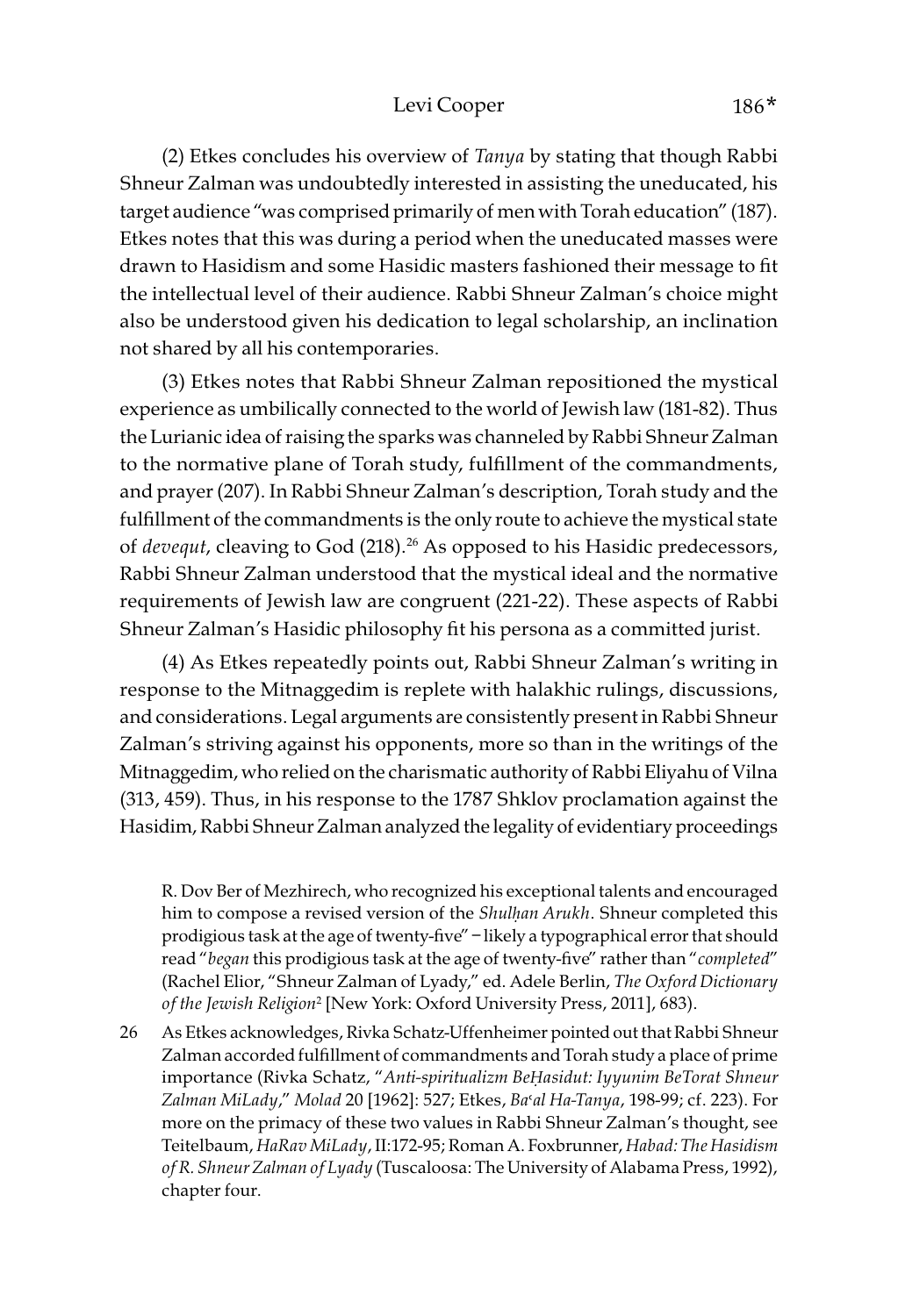and the consequent regulations enacted (233-34). When a certain unnamed rabbi forbade sons from joining a Hasidic prayer quorum against the wishes of their fathers on the grounds that this was a contravention of the obligation to honor parents, Rabbi Shneur Zalman ruled that this was an incorrect reading of the legal sources regarding the duty to honor parents (237-38). With regard to the demand of Rabbi Eliyahu of Vilna that the Hasidim donate a sizeable sum of money as a precondition to his participation in a debate, Rabbi Shneur Zalman explained that this was against laws regarding judges (242-43). In an epistle written in 1810 to the Vilna community, Rabbi Shneur Zalman discussed the laws of bans and vows, and their annulment (311). In that same letter, Rabbi Shneur Zalman also wrote about the controversial issue of the validity of different types of ritual slaughter knives (311). In all these cases, legal positions were born from the controversy with the Mitnaggedim. There is ample room to examine whether Rabbi Shneur Zalman's rulings jibe with normative law, and to probe the interplay between polemics on the one hand, and analysis, decision-making, writing, and publishing of a legal nature, on the other.<sup>27</sup>

(5) The legal mind might also wonder how aspects of Rabbi Shneur Zalman's Hasidic thought are played out in the legal arena. For instance, when discussing Tanya, Etkes explores the relationship between Torah study, fulfillment of the commandments, and prayer. Etkes explains how in Rabbi Shneur Zalman's eyes, Hasidic prayer (as Rabbi Shneur Zalman defined it) was the primary "engine" for service of God and fulfillment of the commandments (185). Do Rabbi Shneur Zalman's legal writings suggest an "engine" for obedience to law that is grounded in legal theory?

(6) A further lacuna also deserving of attention is Rabbi Shneur Zalman's rabbinate. Serving in the rabbinate does not guarantee that the rabbi will make a significant contribution to the corpus of Jewish law – either by offering precedents in new or hard cases or by adding to the body of literature.<sup>28</sup> Nevertheless,

- 27 Regarding honoring parents, Louis Jacobs offered initial thoughts in this direction; see Louis Jacobs, "Honour Thy Father: A Study in Hasidic Psychology," Cambridge Opinion 39: On the Jews, ed. Malcolm Griffiths (Cambridge: Cambridge Opinion, 1965), 4-8. See also Baruch Oberlander, "HaPoseqim Ke'Beit Yosef' O KeRema VeAdmor HaZaqen," Pardes Chabad 18 (2007): 75-77. Regarding redeeming captives for more than their worth, see Kamelhar's assessment of Rabbi Shneur Zalman's ruling, cited in Yehoshua Mondshein, HaZofe LeDoro (Jerusalem: Reuben Mass, 1987), 296-97.
- 28 Rabbi Shneur Zalman's Taqqanot DeLozni (Regulations of Liozna) issued in the 1790s should be considered, though these rules were aimed at regulating visits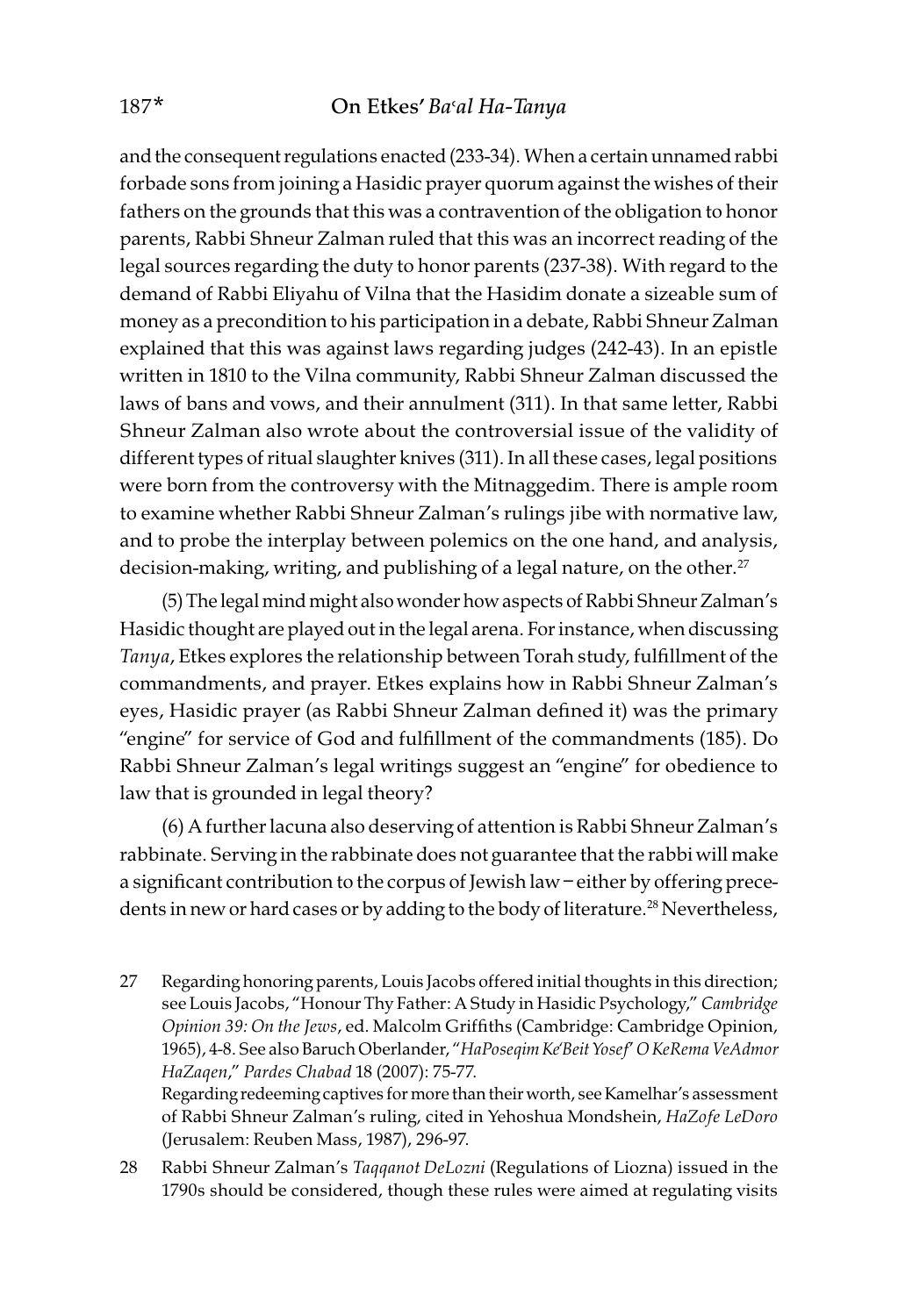#### Levi Cooper 188<sup>\*</sup>

the rabbi minimally serves in the lesser role as dispenser of known halakhic rulings on practical and daily matters. A rabbi may also serve as an arbitrator in business matters, drawing on the body of Jewish civil law. Etkes cites from the documents of Rabbi Shneur Zalman's two arrests that repeatedly confirm his role as an arbitrator (97-98, 265-66, 268, 271, 294, 302-303). Lubavitch accounts refer to an offer to serve as the rabbi of Mohilev, and to his serving in the rabbinate of Liozna.<sup>29</sup> In a Russian laissez-passer granted to Rabbi Shneur Zalman and his family in 1812 and published by Etkes in Hebrew translation, Rabbi Shneur Zalman is described as the rabbi of Liady (470; cf. 466).

Another religious functionary connected to the biography of Rabbi Shneur Zalman is the office of the *maggid* (preacher). In his testimony at the time of his first incarceration in 1798, Rabbi Shneur Zalman mentioned that he served as maggid of Liozna.<sup>30</sup> It would appear that he held this position from early 1768 until 1801 when he moved to Liady after his second incarceration. In general, the office of the *maggid* was not entrusted with legal authority,<sup>31</sup> though Rabbi Shneur Zalman may have been an exception to this rule.

(7) Etkes notes that Rabbi Shneur Zalman was overburdened by the demands of his Hasidim, such that he did not have sufficient time for study and meditation (73, 80). This raises the question of the impact of Rabbi Shneur Zalman's dedication to his Hasidic mission on other aspects of his life and leadership. In the legal context, this begs the question as to whether Rabbi Shneur Zalman's commitment to his Hasidic ministry limited his availability to deal with pressing legal questions or his opportunities to pen or publish legal opinions.<sup>32</sup>

by Hasidim, and therefore express Hasidic leadership more than legal authority (Etkes, Ba'al Ha-Tanya, 70-80).

- 29 Heilman, Beit Rebbi, 23 n. 2; Yehoshua Mondshein, "BeShulei HaGenazim," Bitaon Chabad 32 (1970): 10; idem, The Halachic Works by Rabbi Schneur Zalman of Liadi (Kefar Chabad: Kehot Publication Society, 1984), 50 (Hebrew letters) (Hebrew); Alfasi, Me'irim La'Arets, 106.
- 30 Kerem *Ḥ*abad 4,1 (1992): 51; Etkes, Ba>al Ha-Tanya, 97, 265, 268. See also Yisrael Yaffe, She'erit Yisrael (Cluj: Weinstein & Friedman, 1924), introduction, [p. 1].
- 31 On the difference between the office of the rabbi and that of the *maggid*, see the letter of Rabbi Shneur Zalman's grandson in Iggerot Qodesh … Admor HaZaqen ... Admor HaEmtza''i … Tzema*ḥ* Tzedeq (Brooklyn: Kehot Publication Society, 1987), 335-38.
- 32 The English translators of *Shulhan Arukh HaRav* addressed the question as to why Rabbi Shneur Zalman did not print the majority of his code. Inter alia, they suggested